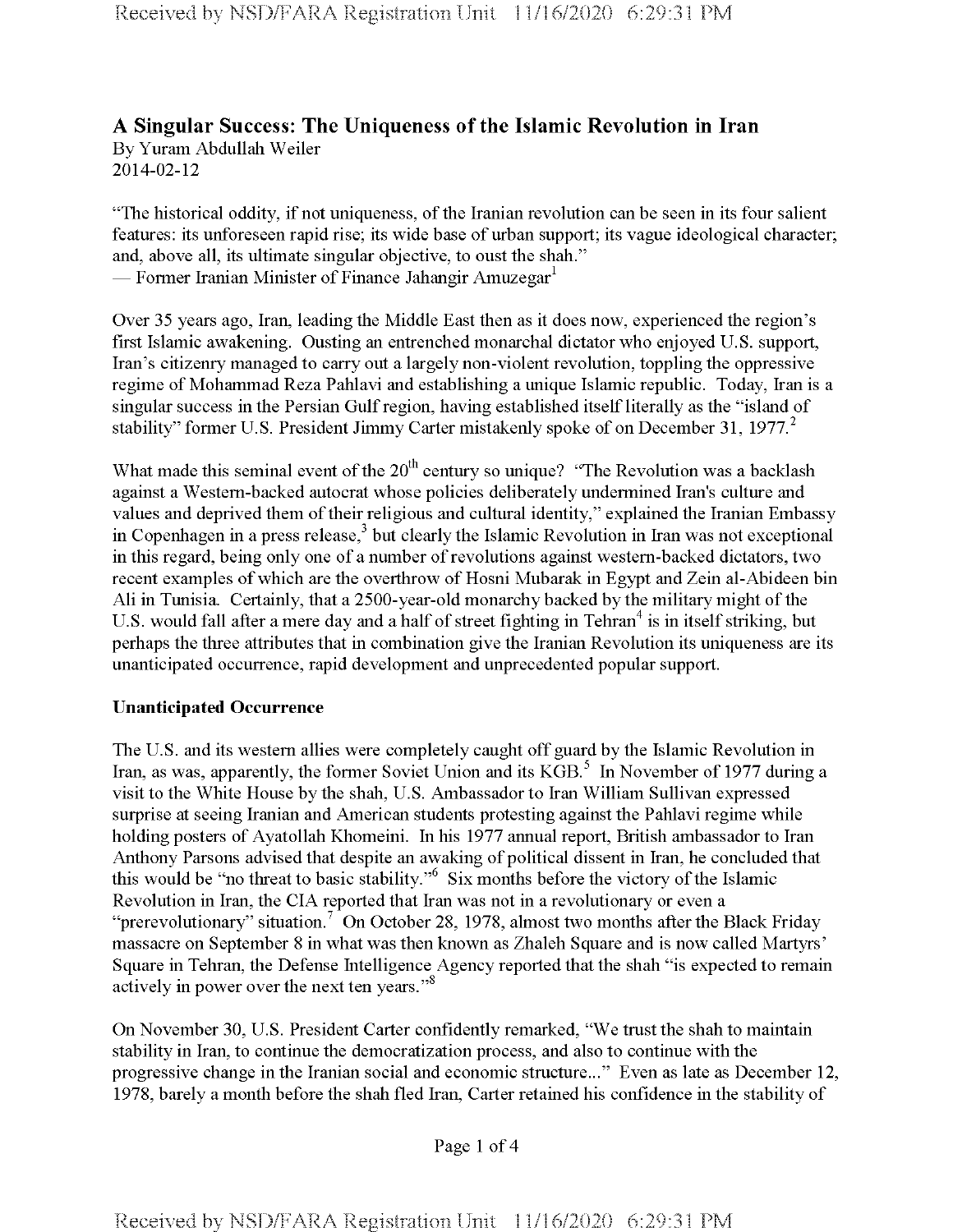the Iranian monarchy. "I fully expect the shah to maintain power in Iran ... I think the predictions of doom and disaster that have come from sources have not been realized at all."<sup>9</sup> Carter's reference to "sources" may have been directed towards U.S. ambassador to Iran William H. Sullivan, who almost lost hisjob when he suggested in November 1978 that some Iranians may be considering alternatives to the shah,  $10$  in other words, that a revolution may be in progress.

#### **Rapid Development**

Before 1978, few expected a revolution to take place in Iran, including those individuals and organizations that were most active in protests.<sup>11</sup> Repression by the Pahlavi regime, which, as noted in a 1977 Red Cross report, had over 3,000 "security detainees" in 18 prisons, 124 of whom had died from torture,  $h^2$  had been simply too brutal for an opposition movement to gain momentum. For example, on November 22, 1977, a rally organized by supporters of the National Front for the purpose of establishing a new unified front against the shah was viciously broken up by the SAVAK.<sup>13</sup> However, this situation changed quickly after news that Imam Khomeini's son Mostafa, who was living in exile with his father in Najaf, Iraq, had died suddenly on October 23, 1977 under mysterious circumstances following a visit by two unidentified Iranians suspected to be agents of the Pahlavi regime. Upon hearing the news, seminary students in Qom immediately began pressing their teachers for permission to organize rallies and protests against the shah on the 40<sup>th</sup> day *(chelom* or *arba'in)* of mourning for Seyyed Mostafa Khomeini in December.

What appears to have happened next was a massive Islamic awakening among Iranians during the period from Mostafa's untimely death to the  $40<sup>th</sup>$  day of his mourning. In an address from Najaf on November 12, having learned of the massive outpouring of dissent by Iranians during the mourning rites for his son Mostafa, Imam Khomeini declared, "The nation-from clergy to academicians to the laborers and farmers, men and women-all are awakened."14 This situation was inflamed by the shah himself when he gave his approval for publication of an editorial, which appeared in the newspaper*Ettela 'at* on January 7, 1978. Highly insulting to Imam Khomeini, the editorial appears to have triggered the *Ulema* into action to organize the Iranian people for a popular revolt against the Pahlavi regime.

On January 8 and 9, students went on strike, bazaars closed and suddenly, thousands of Iranians took to the streets in protests that spread across Iran like wildfire. After reports that the shah's security forces had shot and killed a number of student protestors in Qom, even more demonstrators poured into the streets across the country,<sup>15</sup> while leaders called for protests on the 40<sup>th</sup> day of mourning for the Qom martyrs. At each successive demonstration, additional Iranians were martyred which triggered calls for more protests on each respective *chelom*, resulting in an escalating rate of public participation in what became a 40-day cycle of everincreasing uprisings in 1978.<sup>16</sup> The shah finally fled from Iran on January 16, 1979, a little over a year after the protests in Qom on January 8 and 9, 1978.

## **Unprecedented Popular Support**

Perhaps above all the other factors contributing to the uniqueness ofthe Islamic Revolution in Iran was the sheer magnitude of its popular support. Historically, it is extremely rare for more

Page 2 of 4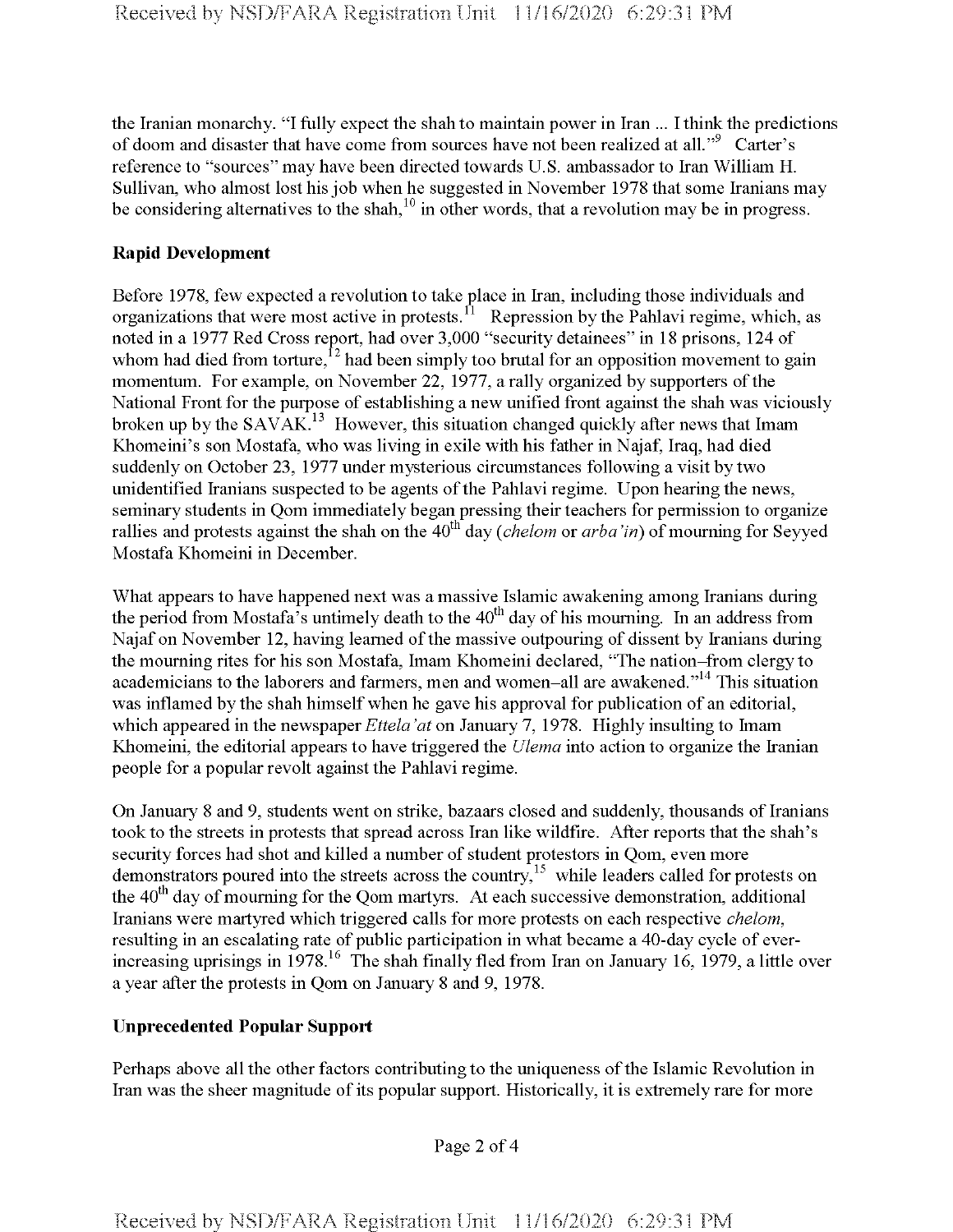than one percent of the population to support a revolution; perhaps the French Revolution of 1789, the Russian Revolution of 1917 may have engaged more than one percent of the population. Contrasting the exceptional case of Iran, scholar of revolutions Charles Kurzman wrote, "Yet in Iran, more than 10 percent of the country marched in anti-shah demonstrations on December 10, 1978." At that time, then British Ambassador to Iran Anthony Parsons, who was astounded by the massive outpouring of public support, observed from his office window in Tehran, "The street is wide but it was filled from pavement to pavement and from top to bottom as far as the eye can see for a period of three or four hours." Median estimates of public participation in protests in Tehran on December 10 and the following day range from under <sup>1</sup> million to over 2 million. Combined with reliable estimates of protests in Isfahan, Mashhad, Qom, Shiraz and other Iranian cities, it is quite likely that up to 9 million Iranians—nearly 25 percent of the population<sup>17</sup>— protested the despotic reign of the shah on those two days, making this the largest protest event in history.<sup>18</sup>

## **Explanations for Iran's Islamic Revolution**

How can we account for the singular success ofthe Islamic Revolution in Iran? According to Kurzman, all theories attempting to explain and, retroactively predict, the occurrence of a revolution fall into five categories: military; political; economic; organizational; and, cultural or religious. When applied to Iran, explanations in the first four categories fail to fully account for the unanticipated occurrence, rapid development and unprecedented popular support. Western scholars also reject the fifth category, but a closer look reveals rejection is due to the distorted western lens of scholarship which sees religion as a sui generis category.

Military - Explanations in this category claim that the revolution was triggered by the failure of the shah to suppress protests with sufficient force, disregarding the shah's crackdown on protest following his White House visit in November 1977.

Political - Explanations here hold that Carter's human rights campaign and the shah's liberalization programs led to the revolution, but fail to account for the increase in protests following the shah's November 1977 crackdown.

Economic - Economic arguments point to deprivation experienced by Iranians after the oil boom and subsequent bust in the 1970s, but fail to clarify why other oil-exporting countries with similar economic circumstances did not experience revolutions.

Organizational - These arguments attribute the revolution to clerical control of the "Mosque Network," while overlooking the fact that many of the clerics most active in opposing the Pahlavi regime had been exiled or marginalized by the regime.

Cultural / Religious - Basing their denial on a claim that a majority of Iranians failed to respond to Imam Khomeini's November 1977 calls for protest until mid-1978, western scholars either reject religion (or culture as secularists would say) or attempt marginalize it in a rush to find a secular explanation for the singular success of the Islamic Revolution. So because of a sixmonth "time delay" in the response of some Iranians, the secularist scholars reject the only reasonable explanation consistent with the chronology of observed revolutionary events.<sup>19</sup> We

Page 3 of 4